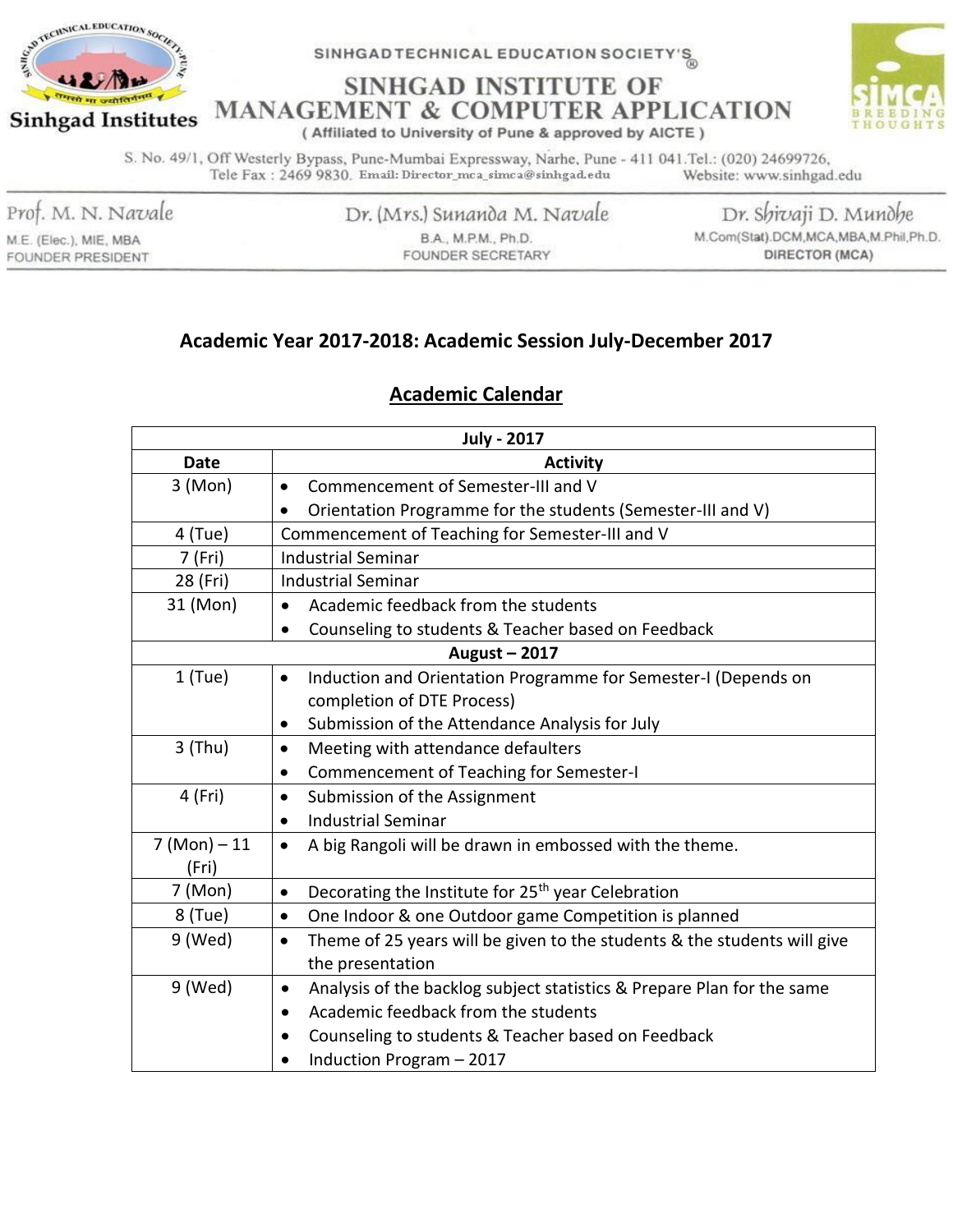



SINHGAD INSTITUTE OF **MANAGEMENT & COMPUTER APPLICATION** 

(Affiliated to University of Pune & approved by AICTE)

S. No. 49/1, Off Westerly Bypass, Pune-Mumbai Expressway, Narhe, Pune - 411 041.Tel.: (020) 24699726, Tele Fax: 2469 9830. Email: Director\_mca\_simca@sinhgad.edu Website: www.sinhgad.edu

| Prof. M. N. Navale<br>M.E. (Elec.), MIE, MBA<br><b>FOUNDER PRESIDENT</b> |                          | Dr. (Mrs.) Sunanda M. Navale<br>B.A., M.P.M., Ph.D.<br>FOUNDER SECRETARY                                                                                                                                                                                                | Dr. Shivaji D. Mundhe<br>M.Com(Stat).DCM,MCA,MBA,M.Phil,Ph.D.<br>DIRECTOR (MCA) |  |  |  |
|--------------------------------------------------------------------------|--------------------------|-------------------------------------------------------------------------------------------------------------------------------------------------------------------------------------------------------------------------------------------------------------------------|---------------------------------------------------------------------------------|--|--|--|
|                                                                          | 10 (Thu)                 | The management game will be based on the product/IT completing 25 or<br>more years.<br>Quiz will be conducted in three rounds. Winner runner up will be given<br>prize<br>Induction Program - 2017<br>$\bullet$                                                         |                                                                                 |  |  |  |
|                                                                          | 11 (Fri)                 | <b>Industrial Seminar</b><br>$\bullet$<br>Treasure Hunt - The activity will be conducted in the campus<br>$\bullet$<br>Photo Booth - It will be kept in the SIMCA building nearby selfie wall. It<br>will comprise of STES & SIMCA logo mentioning 25 years celebration |                                                                                 |  |  |  |
|                                                                          | 18 (Fri)                 | <b>Industrial Seminar</b><br>$\bullet$<br>Declaration of result Class Text - 1                                                                                                                                                                                          |                                                                                 |  |  |  |
|                                                                          | 23 (Wed)                 | NGO Visit - A visit to Blind School is scheduled. Supportive help from college<br>like providing guest lecture & writers for the blind students                                                                                                                         |                                                                                 |  |  |  |
|                                                                          |                          | September-2017                                                                                                                                                                                                                                                          |                                                                                 |  |  |  |
|                                                                          | 1(Fri)                   | Submission of the Attendance Analysis for August                                                                                                                                                                                                                        |                                                                                 |  |  |  |
|                                                                          | 6 (Wed)                  | Academic feedback from the students<br>$\bullet$<br>Counseling to students & Teacher based on Feedback<br>$\bullet$                                                                                                                                                     |                                                                                 |  |  |  |
|                                                                          | 15 (Fri)                 | Industry visit to Mapro Mahabaleshwar                                                                                                                                                                                                                                   |                                                                                 |  |  |  |
|                                                                          | $18 (Mon) -$<br>20 (Wed) | <b>Mid Term Examination</b>                                                                                                                                                                                                                                             |                                                                                 |  |  |  |
|                                                                          | 22 (Fri)                 | Orphanage visit/ Old age home visit - Funds will be raised by the<br>volunteers & will be donated                                                                                                                                                                       |                                                                                 |  |  |  |
|                                                                          | 25 (Mon)                 | Meeting with attendance defaulters<br>$\bullet$<br>Meeting with Class Text 1 & 2 defaulters<br>$\bullet$                                                                                                                                                                |                                                                                 |  |  |  |
|                                                                          | 27 (Wed)                 | Traffic Awareness amongst the citizens<br>$\bullet$                                                                                                                                                                                                                     |                                                                                 |  |  |  |
|                                                                          | October - 2017           |                                                                                                                                                                                                                                                                         |                                                                                 |  |  |  |
|                                                                          | 2 (Mon)                  | Submission of the Attendance Analysis for September<br>$\bullet$                                                                                                                                                                                                        |                                                                                 |  |  |  |
|                                                                          | $3$ (Tue)                | Submission of the Assignment<br>$\bullet$                                                                                                                                                                                                                               |                                                                                 |  |  |  |
|                                                                          |                          | Meeting with overall defaulters (Attendance and Internal Assessment<br>$\bullet$<br>defaulters)                                                                                                                                                                         |                                                                                 |  |  |  |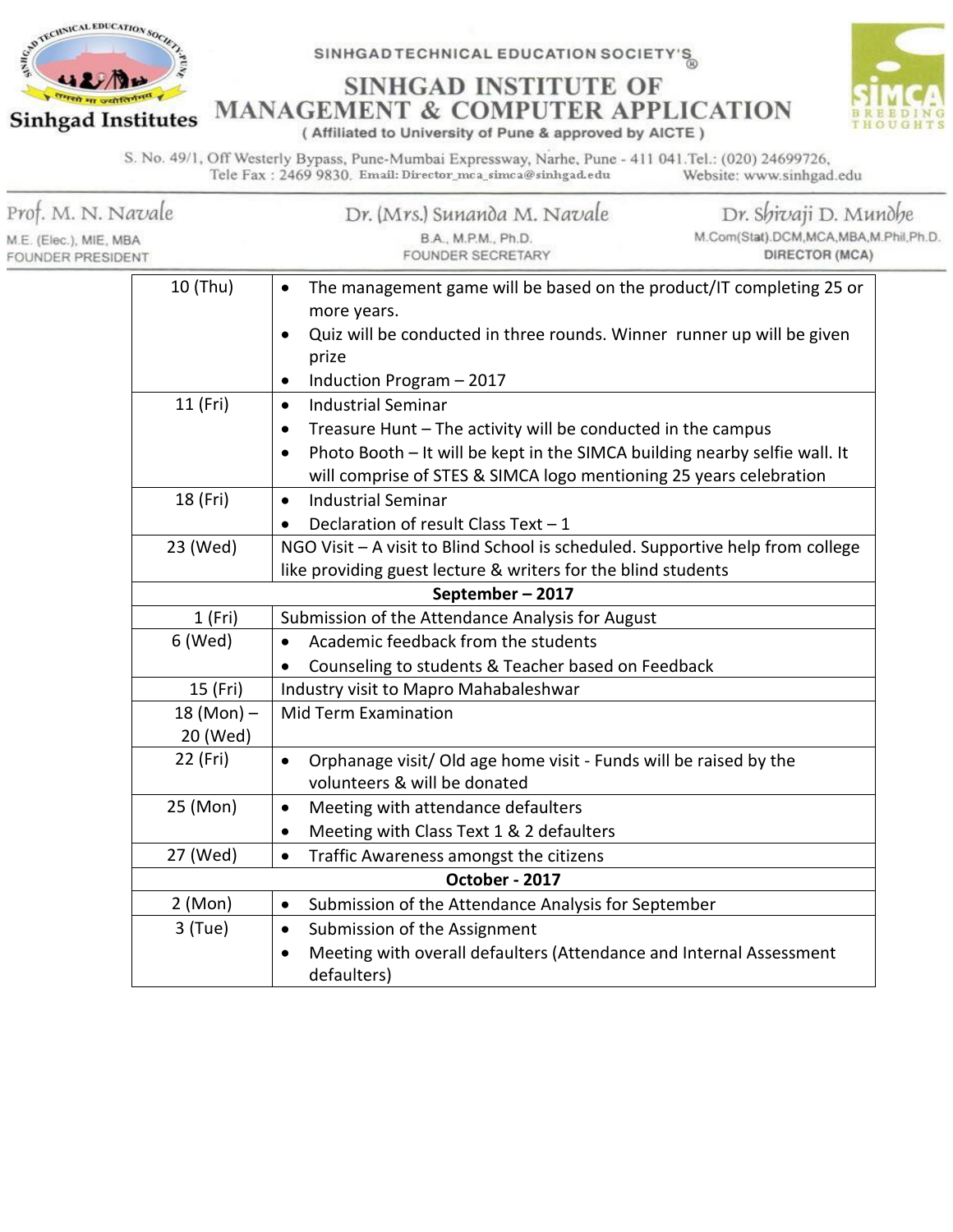

SINHGAD INSTITUTE OF **MANAGEMENT & COMPUTER APPLICATION** (Affiliated to University of Pune & approved by AICTE)



S. No. 49/1, Off Westerly Bypass, Pune-Mumbai Expressway, Narhe, Pune - 411 041.Tel.: (020) 24699726, Tele Fax: 2469 9830. Email: Director\_mca\_simca@sinhgad.edu Website: www.sinhgad.edu

| Prof. M. N. Navale<br>M.E. (Elec.), MIE, MBA<br>FOUNDER PRESIDENT |                                                         | Dr. (Mrs.) Sunanda M. Navale<br>B.A., M.P.M., Ph.D.<br>FOUNDER SECRETARY                                                                                                                                                                      | Dr. Shivaji D. Mundhe<br>M.Com(Stat).DCM,MCA,MBA,M.Phil,Ph.D.<br><b>DIRECTOR (MCA)</b> |
|-------------------------------------------------------------------|---------------------------------------------------------|-----------------------------------------------------------------------------------------------------------------------------------------------------------------------------------------------------------------------------------------------|----------------------------------------------------------------------------------------|
|                                                                   | 6 (Fri)                                                 | <b>Village Adoption</b><br>Tree plantation<br><b>IT literacy</b><br>b.<br>Arogya<br>c.<br>Skill development<br>d.                                                                                                                             |                                                                                        |
|                                                                   | 10 (Tue)<br>12 (Thu)                                    | Swachhata Abhiyan<br><b>Result Declaration of Mid-Term Examination</b><br>$\bullet$<br>Organization of JOBFAIR in association with Skill Development<br>$\bullet$<br>Employment & Entrepreneurship Center, Government of Maharashtra,<br>Pune |                                                                                        |
|                                                                   | 17 (Thu)<br>$23 (Mon) - 27$<br>(Wed)<br>$30 (Mon) - 31$ | Last Teaching Day<br>End Term Examination of MCA-I/II/III<br>Practical Examination & Project Evaluation                                                                                                                                       |                                                                                        |
| (Tue)<br>$1 (Wed) - 24$                                           |                                                         | November - 2017<br>Preparatory Leave for the Students                                                                                                                                                                                         |                                                                                        |
|                                                                   | (Fri)<br>10 (Fri)<br>27 (Mon)                           | Submission of the Internal Marks<br>Tentative Date of University Examination                                                                                                                                                                  |                                                                                        |
|                                                                   | $18 (Mon) - 29$<br>(Fri)                                | December - 2017<br><b>Certification Training Programmes</b>                                                                                                                                                                                   |                                                                                        |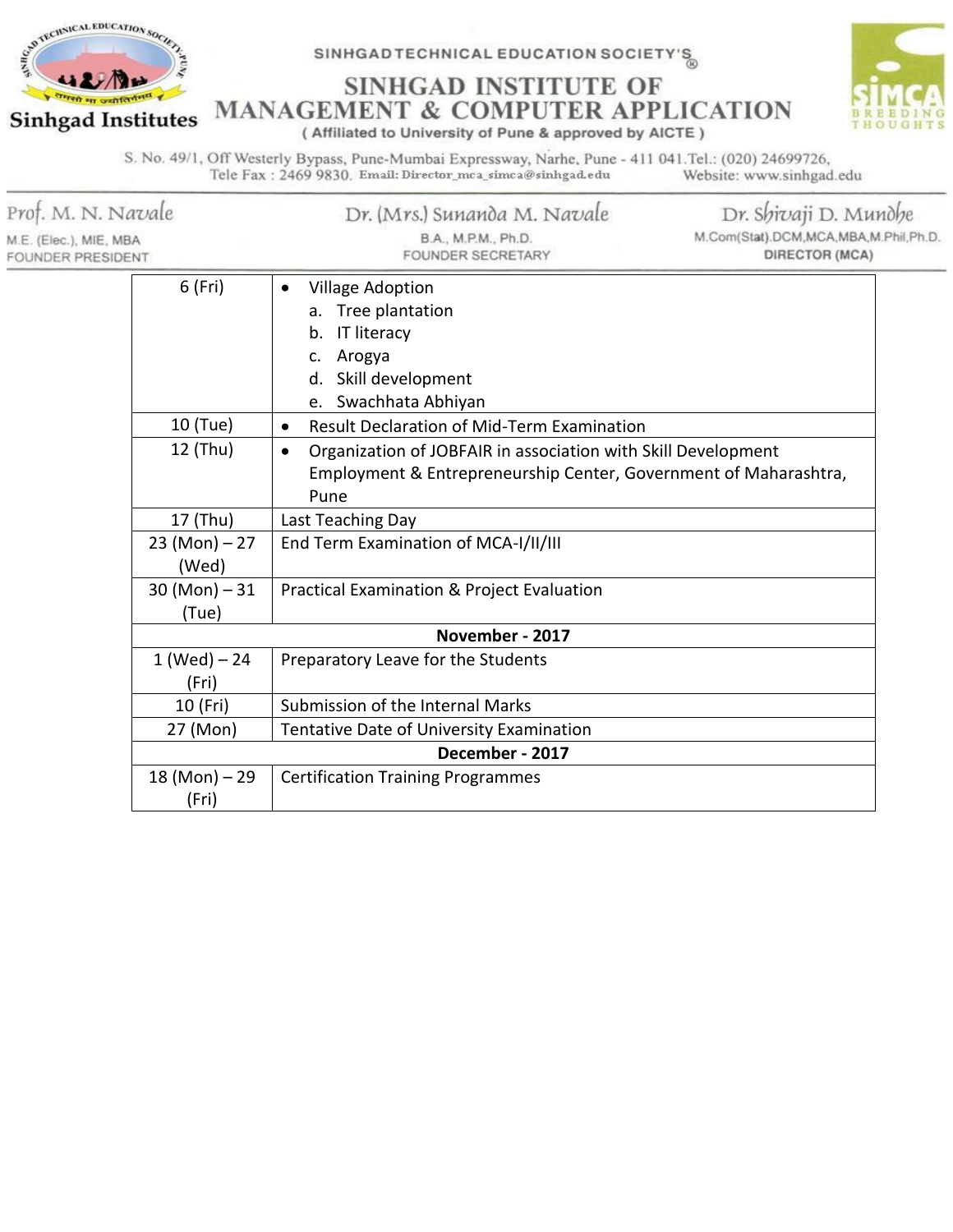

**SINHGAD INSTITUTE OF MANAGEMENT & COMPUTER APPLICATION** 



(Affiliated to University of Pune & approved by AICTE)

S. No. 49/1, Off Westerly Bypass, Pune-Mumbai Expressway, Narhe, Pune - 411 041. Tel.: (020) 24699726, Tele Fax: 2469 9830. Email: Director\_mca\_simca@sinhgad.edu Website: www.sinhgad.edu

Prof. M. N. Navale

M.E. (Elec.), MIE, MBA **FOUNDER PRESIDENT**  Dr. (Mrs.) Sunanda M. Navale B.A., M.P.M., Ph.D. FOUNDER SECRETARY

Dr. Shivaji D. Mundhe M.Com(Stat).DCM,MCA,MBA,M.Phil,Ph.D. DIRECTOR (MCA)

# STES's SIMCA: MCA Programme: Academic Year 2017-2018: **Academic Session January - April 2018**

## **Academic Calendar**

| January $-2018$   |                                                                      |  |  |  |
|-------------------|----------------------------------------------------------------------|--|--|--|
| <b>Date</b>       | <b>Activity</b>                                                      |  |  |  |
| 1 (Mon)           | Commencement of Teaching for Sem - II & IV                           |  |  |  |
| 5 (Fri)           | <b>Faculty Meeting</b><br>$\bullet$                                  |  |  |  |
|                   | <b>Industrial Seminar</b><br>$\bullet$                               |  |  |  |
| 11 $(Thu) - 12$   | Two Days State Level Seminar<br>$\bullet$                            |  |  |  |
| (Fri)             | <b>Faculty Meeting</b>                                               |  |  |  |
| 13 (Sat)          | Alumni Meet - 2017                                                   |  |  |  |
| 15 (Mon), 16      | Sinhgad Karandak - Techtonic Events                                  |  |  |  |
| (Tue)             |                                                                      |  |  |  |
| 19 (Fri)          | <b>Industrial Seminar</b>                                            |  |  |  |
| $25$ (Thu) $- 26$ | Job Fair 2018                                                        |  |  |  |
| (Fri)             |                                                                      |  |  |  |
|                   | February - 2018                                                      |  |  |  |
| $1$ (Thu)         | Submission of Attendance Analysis of January                         |  |  |  |
| 2 (Fri)           | Directors meeting with defaulter students<br>$\bullet$               |  |  |  |
|                   | Academic feedback<br>$\bullet$                                       |  |  |  |
|                   | Counseling to the students & Teacher                                 |  |  |  |
| 8 (Thu) -         | SIMCA - Saylor Washington, USA Training Program 2017-17<br>$\bullet$ |  |  |  |
| 9 (Fri)           | <b>Faculty Meeting</b><br>$\bullet$                                  |  |  |  |
| 15 (Thu)          | IIT Bombay Spoken Tutorial Workshop<br>$\bullet$                     |  |  |  |
| 16 (Fri)          | <b>Faculty Meeting</b><br>$\bullet$                                  |  |  |  |
| 14 (Wed) $-$      | International/National Conference                                    |  |  |  |
| 16 (Fri)          |                                                                      |  |  |  |
| $26 (Mon) -$      | <b>Mid-Term Examination</b>                                          |  |  |  |
| 28 (Wed)          |                                                                      |  |  |  |
| March $-2018$     |                                                                      |  |  |  |
| $1$ (Thu)         | Submission of Attendance Analysis of February                        |  |  |  |